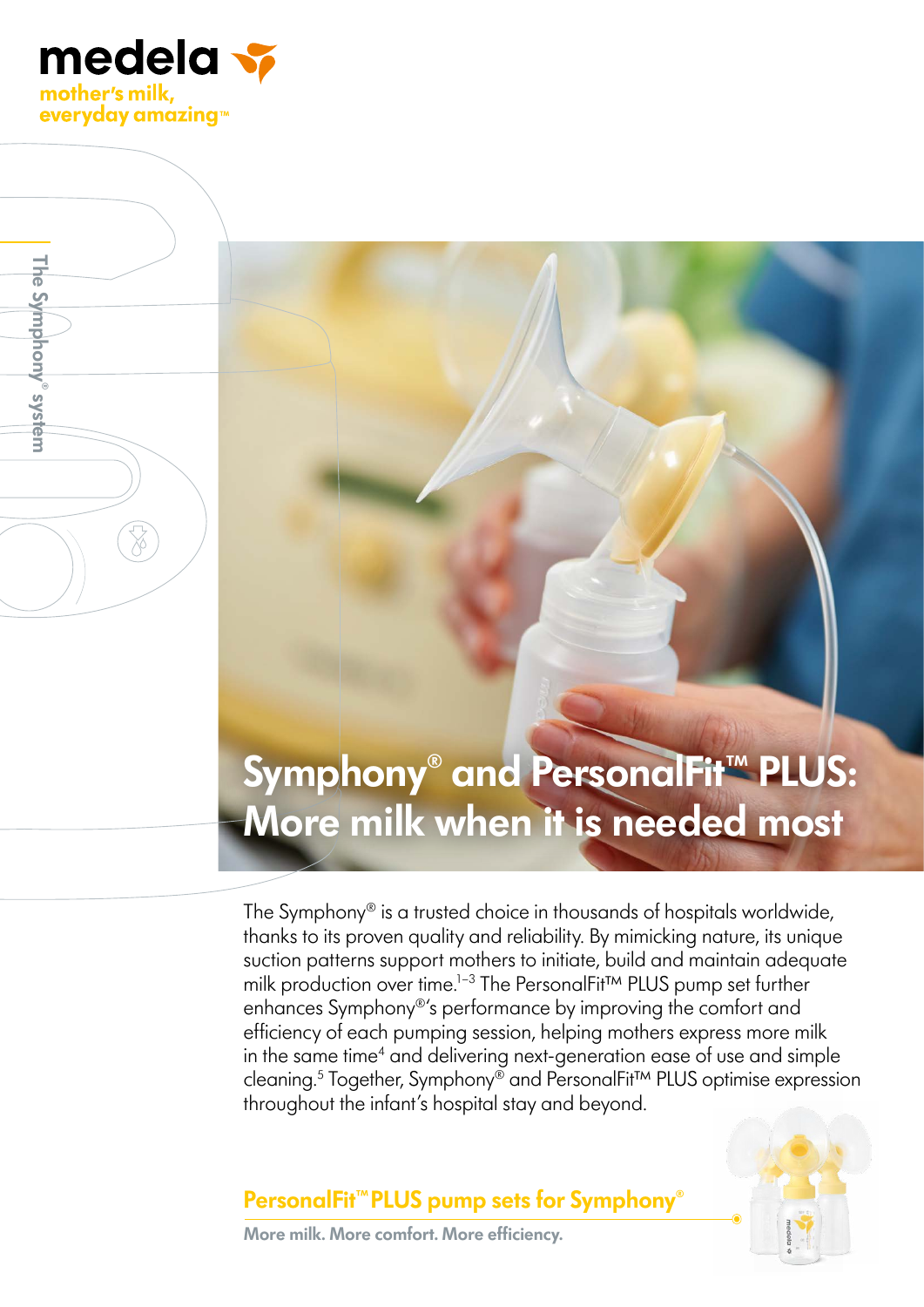# **Supporting the milk production process**

The milk production process can be described as a continuum of four stages:

#### **1 Develop**

The development of breast tissue in preparation for breastfeeding, which occurs primarily during pregnancy when milk-producing cells begin to form.<sup>6</sup>

#### **2 Initiate**

After birth, when the nipple is stimulated by the infant sucking, the cells that developed in pregnancy are gradually 'switched on'. This, along with hormonal changes in the mother, leads to secretory activation (milk coming in) two to four days later.<sup>6</sup>

#### **3 Build**

Post-secretory activation, milk production starts to increase. Frequent breastfeeding over the first month builds milk supply to meet the infant's ongoing long-term requirements.7

#### **4 Maintain**

By the end of the first month a full milk supply is usually established, with term infants removing the same volume over 24 hours as they will do at six months.<sup>8,9</sup>

These stages are interrelated, so it is important to get things right from the start. The Initiate stage between birth and secretory activation is critical for future milk production. When breastfeeding is impaired, stimulating the breast by starting pumping within the first hour after birth, rather than in the first six, can lead to significantly increased milk production later.10 During the Build and Maintain stages, if the infant is not able to breastfeed, or cannot remove milk effectively, pumping replaces or supplements breastfeeds.

The Symphony® offers a highly effective pumping method, thanks to its two research-based programs: Medela developed its unique INITIATE program to support pump-dependent mothers to stimulate their milk production in a similar way to a term infant. MAINTAIN, meanwhile, is designed to optimise milk output after secretory activation, in order to build and maintain lactation.<sup>1-3</sup>

Around 40% of mothers are at risk of delayed secretory activation (where milk comes in after 72 hours).<sup>11</sup> These mothers are 60% more likely to stop breastfeeding at four weeks,<sup>12</sup> with many citing insufficient milk as the reason. $13$ Such challenges could be overcome if mothers were supported with initiation in the first few hours and days after birth.

## **Why Symphony® programs are so effective**

The programs are based on Medela's extensive research into infant feeding behaviours. It is not just mothers' milk production that follows a continuum: infant feeding patterns do too.

In the early post-birth period, a newborn's time at the breast consists largely of 'non-nutritive', stimulating sucking. This is interspersed with short bursts of 'nutritive' sucking to gain small amounts of colostrum, plus pauses.<sup>14</sup> The INITIATE program mimics these irregular sucking and pausing patterns.

As the mother's milk production increases during the Build stage, the infant starts feeding differently: beginning with rapid sucking to stimulate flow, then slowing down to take in more milk.<sup>15</sup> This is why MAINTAIN has a 2-Phase Expression® model, starting with a higher-frequency stimulation phase,<sup>16</sup> followed by a slower expression phase to obtain milk.<sup>17</sup>

#### **Symphony® helps make 50% more milk available over the first 14 days:**<sup>18</sup>

## **7,580 ml**

Healthy breastfeeding term infant

### **6,718 ml**

With Medela's INITIATE program

### **4,379 ml**

Using 2-Phase Expression® technology alone

### **More milk now and in the future**

A randomised controlled trial<sup>1</sup> (RCT) of 105 mothers with preterm infants showed that using INITIATE, followed by MAINTAIN once secretory activation occurs, made 50% more milk available within the first 14 days (see diagram below), with the mothers' supply eventually 'catching up' with a term breastfeeding infant's milk intake.18

In addition, the MAINTAIN program initiates a faster milk ejection.<sup>16,19</sup> Mothers do not always feel this, but can tell it is happening when milk starts to flow during pumping. Switching to the expression phase at this point helps obtain more milk, as the first ejection typically provides around 36% of a session's milk volume.20

To benefit from these programs, a mother needs the right pump set. This is where Medela's latest innovation, the PersonalFit™ PLUS pump set for Symphony®, really makes a difference.

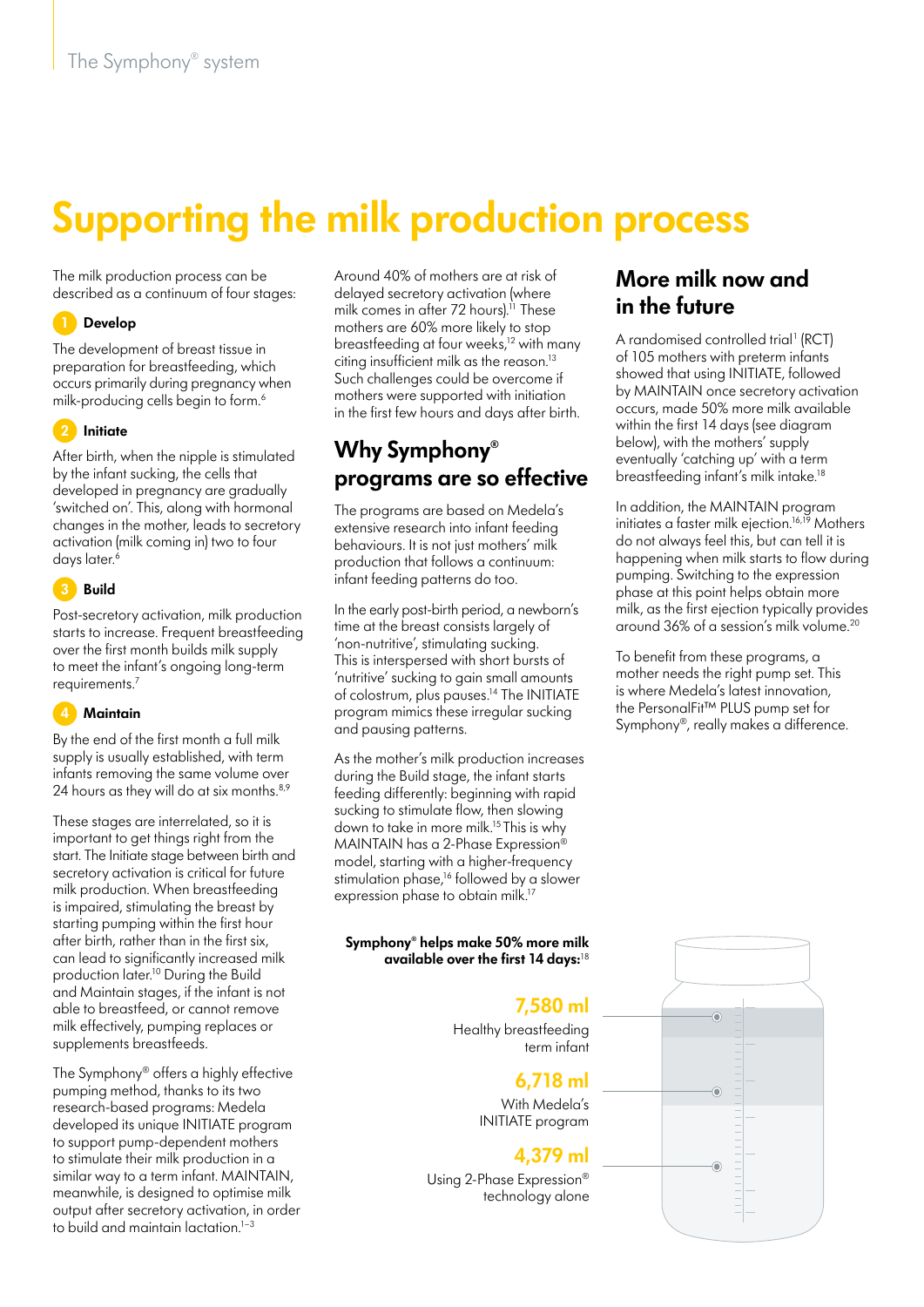# **Benefits of PersonalFit™ PLUS for Symphony®4**





了。

**4% more breast drainage**